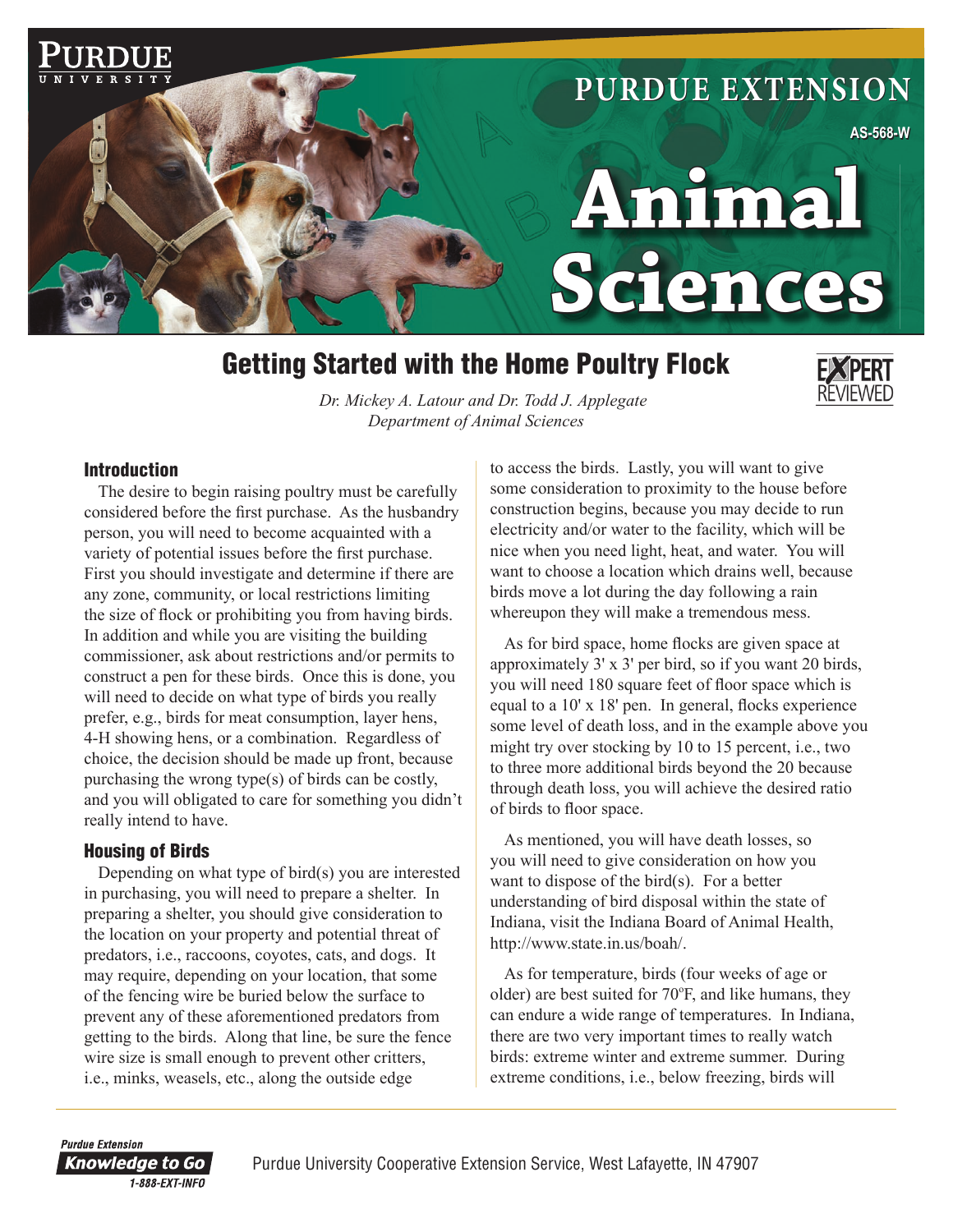

**Figure 1.** Brooding area temperature is important.

begin to shunt blood away from extremities, especially the comb and toes. If this occurs, you will see those areas become blue/black and eventually fall off do to frost bite. Conversely, during extreme heat, above 90°F it becomes important to monitor available cooling areas (mist or shade). Drinking water should be less than 80°F. When the water temperature rises above 80°F, birds tend to refuse drinking water.

As mentioned above, the location should be well drained. Depending on how you construct the pen, a good absorbent litter may be included. Some of the most common litter choices are pine shavings, rice hulls, or ground corn cobs. Another good choice for bedding materials during the wet season is sand, because it allows for excellent drainage. You should avoid using hardwood shavings, because they potentially provide a good environment for molds.

### Placing the Birds

If you are placing newly hatched chicks, it will be important to have the brooding area ready when they arrive (Figure 1); that is, you will want the room temperature around  $70$  to  $75^{\circ}$ F with the temperature at chicks' level to be 95°F during the first week. The area assigned to these chicks should have some flexibility such that they can move through a range of temperatures (95 to 75°F). During this period, it will be important to monitor the birds for signs of stress; for instance, if the chicks are scattered around the area and chirping loudly, chances are they are hot; conversely, if you notice the chicks all huddled

together in one area, they are likely cold (Figure 2). At the end of Week 1, begin dropping the temperature by 5°F per week until you reach 70°F, and then try to maintain that temperature.



**Figure 2.** Monitor brooding area for signs of stress.

### Water and Feed

The most neglected and overlooked nutrient is water. In many cases, humans walk by what appears to be a bowl of "clean water;" but in fact, it may contain millions of bacteria. In turn, the bacteria will stress the digestive system of the bird, such that it will not grow at the rate believed to be their potential. As a good practice, the water bowl or dispenser for birds should be cleaned and monitored on a routine basis. In addition, the actual bowl and other items should be cleaned routinely (weekly or sooner) with a product like chlorine to reduce the incidence of microbial